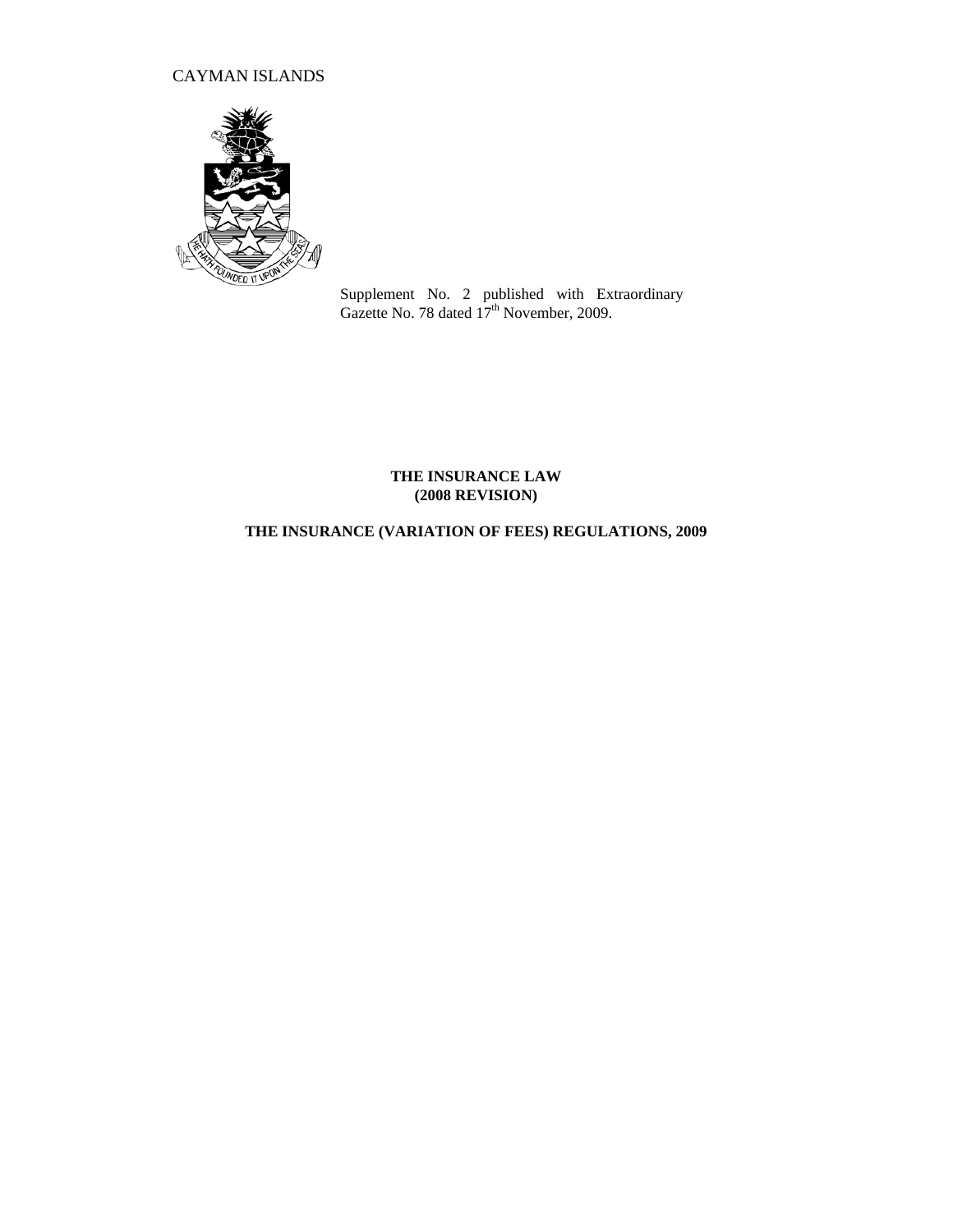*The Insurance (Variation of Fees) Regulations, 2009* 

2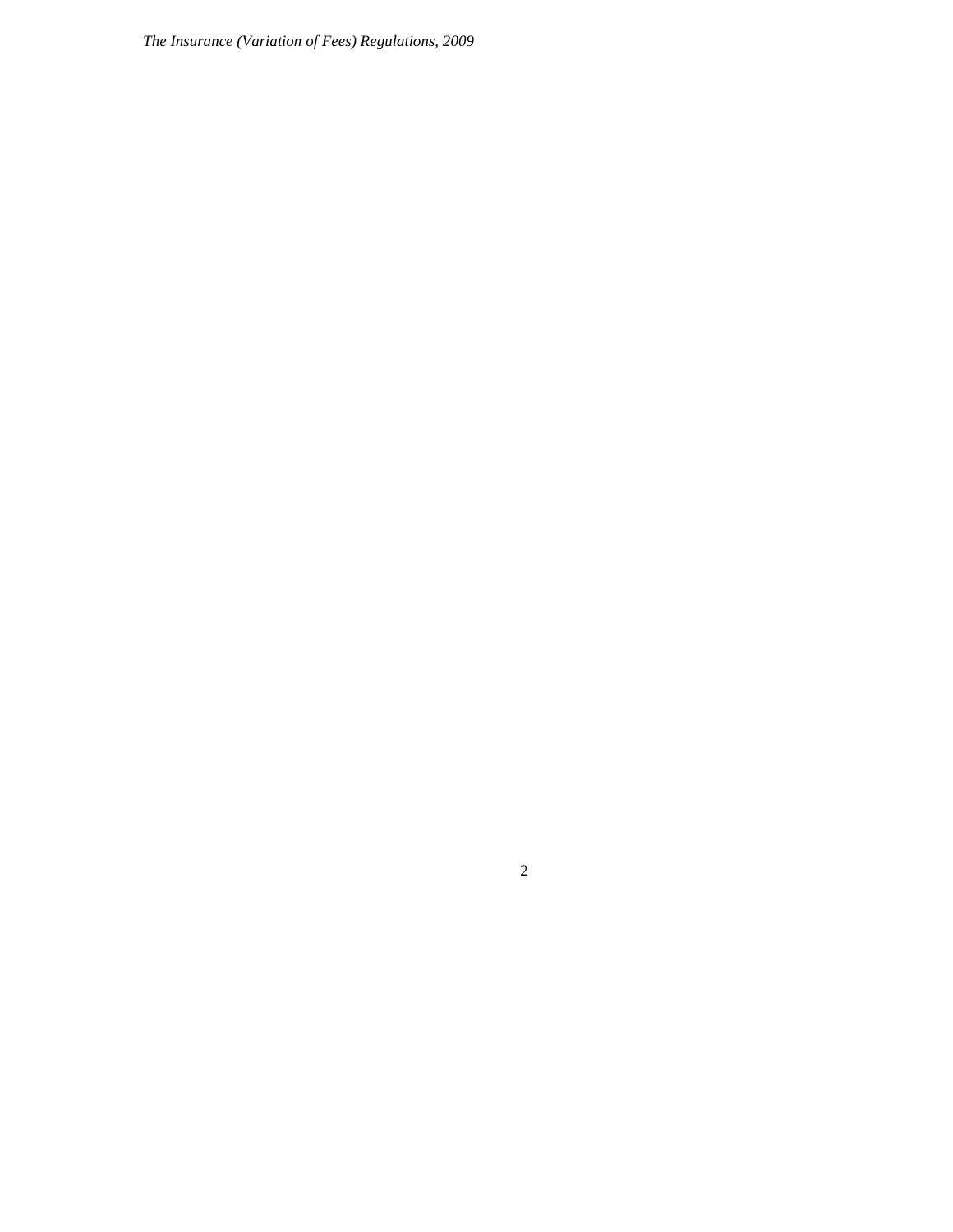#### CAYMAN ISLANDS

#### **THE INSURANCE LAW (2008 REVISION)**

### **THE INSURANCE (VARIATION OF FEES) REGULATIONS, 2009**

In exercise of the powers conferred by section 20 of the Insurance Law (2008 Revision), the Governor in Cabinet makes the following regulations -

1. (1) These regulations may be cited as the Insurance (Variation of Fees) Regulations, 2009.

Citation and commencement

to the Insurance Law (2008 Revision) - scale

- (2) These regulations shall come into force on  $1<sup>st</sup>$  January, 2010.
- 2. The Insurance Law (2008 Revision) is amended in the Schedule as follows Amendment of Schedule
	- (a) by repealing the items "Class 'A' (Locally incorporated)", "Class 'A' (Approved external insurer)", "Class 'B' (Unrestricted)" and "Class 'B' (Restricted)" and their respective particulars appearing above the first proviso and substituting the following items and particulars -

| "Class 'A' (Locally incorporated)     | \$50,000    |
|---------------------------------------|-------------|
| Class 'A' (Approved external insurer) | \$50,000    |
| Class 'B' (Unrestricted)              | \$8.500     |
| Class 'B' (Restricted)                | $$8.500$ ": |

- (b) by deleting the colon appearing at the end of paragraph (c) of the first proviso and substituting "; and"; and
- (c) by inserting after paragraph (c) the following paragraph
	- "(d) where the holder of a licence is a segregated portfolio company as defined in the Companies Law (2009 Revision), such holder shall, on paying the annual licence fee hereinbefore prescribed, pay an additional annual licence fee of \$250 in respect of each segregated portfolio:".

3